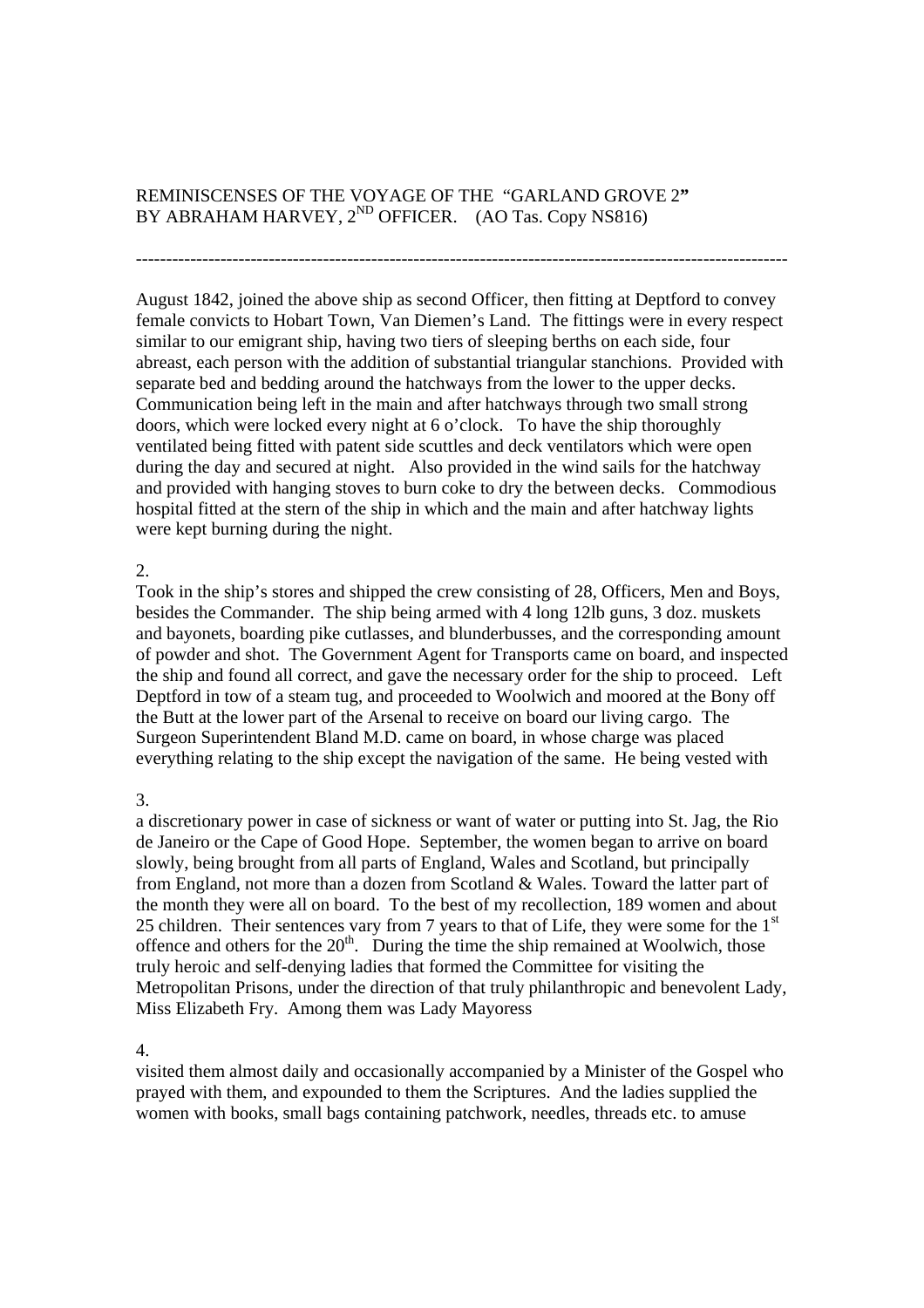themselves with during the voyage. And with small tin tickets numbered to carry around their necks to prevent calling them by name. And at their request, the Government kindly sent two ladies out in the ship to teach and read to them, especially the children. And I am certain that when the ship left, their prayers followed us, and thanks be to the Almighty. They were effectual, for I do not suppose, upon the whole, there ever was a finer passage than the one we had, for there was not a day but the greater part of the

## 5.

women could come on deck. The Sundays were particularly fine when we always had the Church Prayers at  $\frac{1}{2}$  past 10 in the morning. During our stay at Woolwich it was my duty to attend the gangway  $(x)$   $(x$  is the place) to see who came on board or left the ship. During that time I witnessed many a heart-rending scene. Poor old men and women, some of them coming many miles to take a last farewell of their erring daughters, and in most cases, never more to see them again on earth. Some of them, I doubt, not gave promise of better things in their early years, and now look back with shame and sorrow upon the time when they first gave way to temptation. But I trust that the fall of many was the means of bringing them to a knowledge of the truth and it is in Christ Jesus. Their friends were allowed to bring them any little thing for

## 6.

their comfort. I remember a little boy bringing his sister a stick of Spanish-Sig [cigar] and saying he knew she liked it when she had a cough. And many other little acts of kindness on the part of their friends. These poor old creatures when leaving the ship, in most cases, they were so much affected that they scarce had strength to get into the boat. Oh, how careful children ought to be, and pay every attention to what their parents and Sunday School teachers tell them, and pray unto God that he will, for Christ's sake, keep you from falling into temptation, so that you may not, as in these cases, bring your fathers and mothers gray hairs with sorrow down to the grave. From what I could learn the most of these persons fell into crime, the younger portion in particular, through what,

## 7.

I am sorry to say, is prevalent very much …….. that is Sabbath-breaking. The love of dress and pleasure, going to fairs or wakes and theatres. I merely mention this by way of warning. I should hope there are none present that have given way to any of those vices, if so, I would have them pause and look to the end, and call on the Lord Jesus for strength and resolution to amend their ways before it be too late. And read their Bible prayerfully, which is the only preservation against all temptation, either it be from within or without. In it you have the promise of God, himself, by his Son, Jesus, that whatsoever you ask the Father in His name in faith, you shall receive. Sept. Wed.  $28<sup>th</sup>$  – Having all on board and ready for sea, received our final orders to proceed on our voyage – Women 189. Children 29.

## 8.

Sept. Thurs.  $29<sup>th</sup>$ . Morning proceeded down the River [Thames] in tow of a steamer and in charge of Mr. Deane, Tug Pilot. Blowing hard from the N.E. Noon, anchored at Gravesend [Kent]. Fri.  $30<sup>th</sup>$ , morning, still blow very hard, proceeded in tow. 1,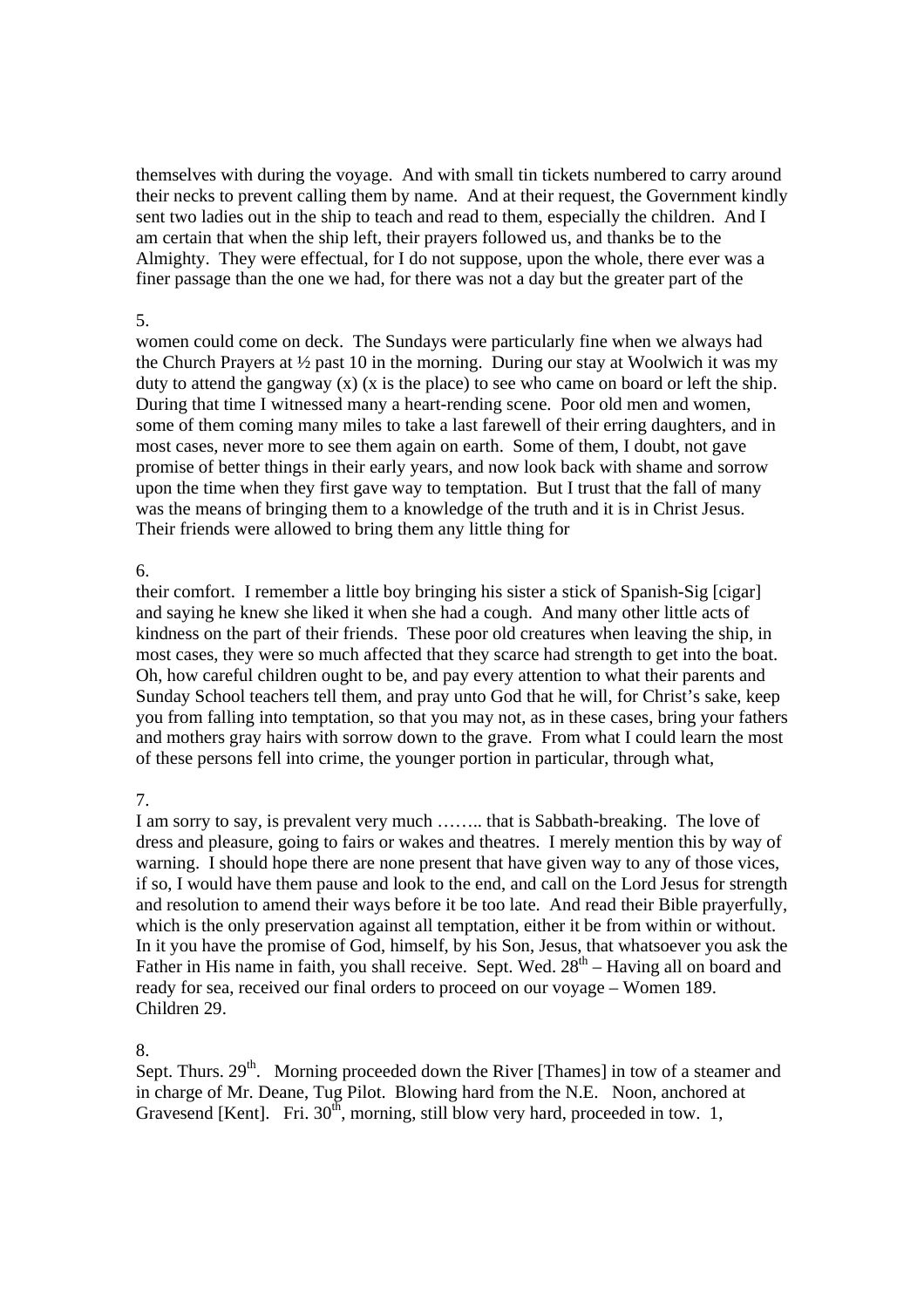afternoon, anchored at the top of the sea reach. During the night the wind moderated. Sat. Oct. 1<sup>st</sup>, wind N.E., moderate and fine afternoon. Sailed under all plain sail at night and at the Nob, that is opposite the Reculvers [Kent], which I dare say, some of you have observed on your way to Margate by the steamboat. Sun. Oct.  $2<sup>nd</sup>$ , morn., sailed Herne [Bay, Kent], N.N.E. mod. & fine and proceeded through the Queen's Channel. Afternoon off Margate [Kent], here are always boats from Deal [Kent] anxious to be engaged to land the Pilot in the Downs. But as most ships have a regular boat engaged, they keep all others off, and when you get your

#### 9.

own man on board he hoists his jacket up as a signal for all others to keep off. 4 o'clock, rounded the North Foreland [Kent] and made sail. 6, the Pilot left the ship. Midnight off Dungeness [Kent]. Monday Oct. 3, N.E. fine. Noon, off the Isle of White. Twenty, Oct.  $4<sup>th</sup>$ . Noon, do weather. Took our departure from the land of Old England. We, as a matter of business, looking forward through the blessings of the Almighty, to return in safety to enjoy the blessings of the land with the fruits of our honesty industry, but far different those poor creatures composing our cargo. They, not one in fifty, would ever behold again the land of birth. We had a fine run through the Bay of Biscay [Spain, Atlantic Ocean] and arrived off the west end of Madeira [Africa, Atlantic Ocean] in exactly a week, a distance of about 1100 miles. Here the wind became light and variable. On  $15<sup>th</sup>$  arrived off Palma, of the Canaries [Africa, Atlantic Ocean]. We were in the neighbourhood of these islands until the  $19<sup>th</sup>$ . On the  $27<sup>th</sup>$  arrived off the Island of St. Vincent's [Sao Vicente], one of the Cape Verde's [Africa, Atlantic Ocean].

## 10.

Hereabouts occurred our first funeral. It was that of a poor woman who died the night before. 6 o'clock in the evening the ship was hove too, the body brought to the leegangway, placed on a grating in presence of most of the women. And the ship's crew covered with the Union Jack for a pall, it was a solemn and affecting sight. The burial service was read by the Commander, and I officiated as Clerk. When we came to, "we therefore commit her body to the deep, to be surrendered into corruption, looking for the resurrection of the body when the sea shall give up her dead" and "the life of the world to come, through our Lord, Jesus Christ", the body was launched into the deep, a universal shudder came over all present.

## 11.

Passed close to the Island of Fogo [Cape Verde] on the night of the 28<sup>th</sup>, also one of the Cape Verde's, and had a good run to the Lat. 11, which was reached on the  $30<sup>th</sup>$ . From then until  $10<sup>th</sup>$  of November we experienced calms, light variable winds, and squally weather with heavy rain at times. One morning I remembered about 6 o'clock, we had a very heavy squall. The Captain was on deck, the ship was snug, and when the squall had passed, as is usual with sailors, I said it was all over. The women heard it down below and they did screech and were very much frightened thinking the ship was sinking.  $10^{th}$ Nov. caught the S.E. Trades in about the Lat. of 4o. North. Stood to the S.West wind on the night of the  $12<sup>th</sup>$ , crossed the Line in Long. 24o. W. – dispensing with the customary vessel of Old Neptune and the shaving of his new children, it having led to acts of great